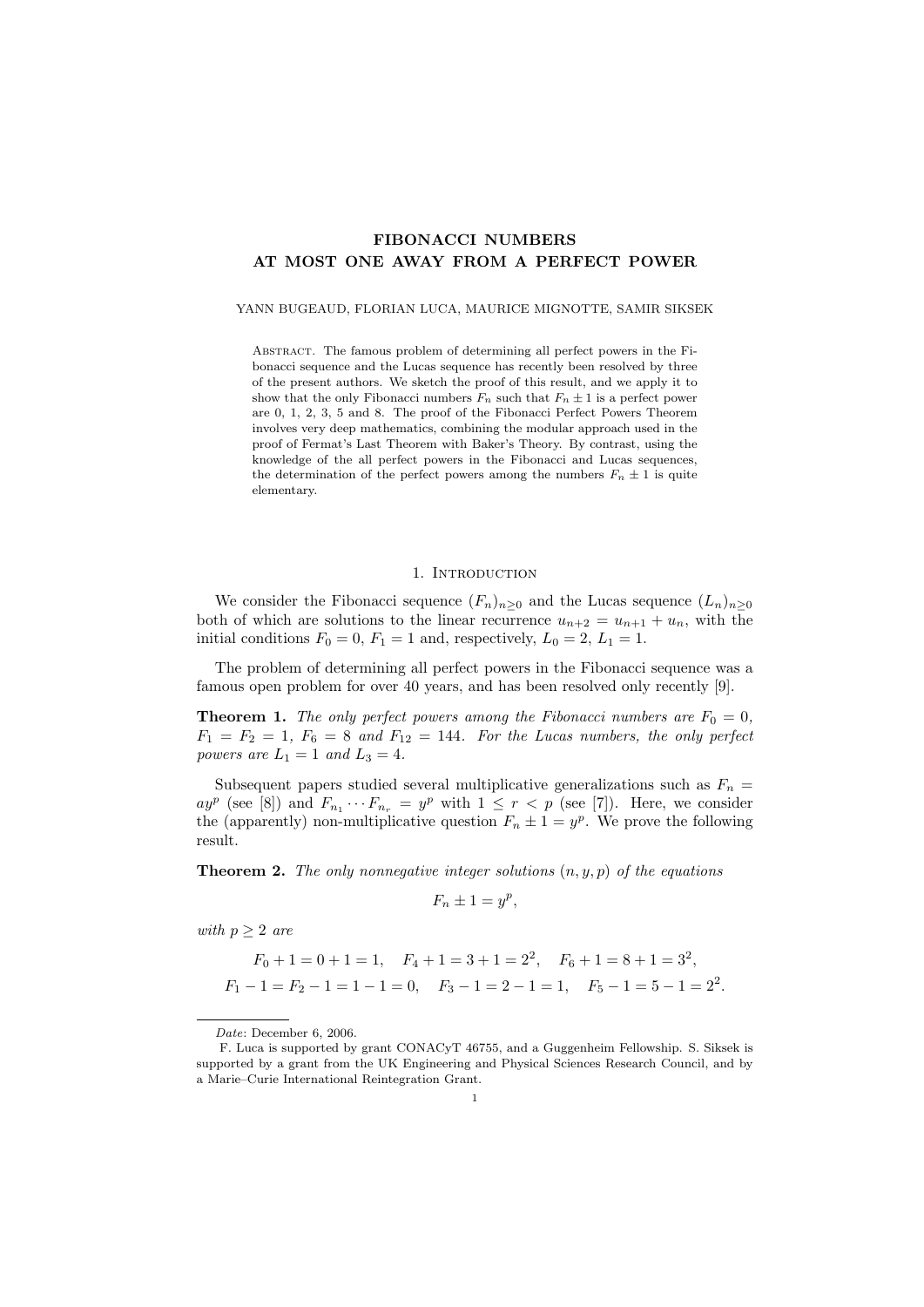We note that these equations have been previously solved for  $p = 2, 3$ , by R. Finkelstein [14], [15], and N. Robbins [29]. In Section 2.6 of [1], J. A. Antoniadis gave an alternative resolution of  $F_n - 1 = y^2$ .

The traditional approach to equations involving Fibonacci numbers combines clever tricks with various elementary identities connecting Fibonacci and Lucas numbers. This is the approach we follow in proving Theorem 2. By contrast Theorem 1 was proved by combining some of the deepest tools available in Number Theory: namely the proof of Fermat's Last Theorem and a refined version of Baker's theory of linear forms in logarithms.

In Section 2 we discuss the modular approach (used in the proof of Fermat's Last Theorem). We also try to give the reader a feel for the modular approach through some elementary computations connected with the proof of Theorem 1. In Section 3 we sketch the main steps in the proof of Theorem 1. In Section 4 we give a brief historical survey of previous results on perfect powers in the Fibonacci sequence. Sections 5 and 6 build up to the proof of Theorem 2, which is completed in Section 7. In the final section we briefly mention a related open problem.

## 2. The Modular Approach and Fibonacci Powers

In this section we would like to make a few remarks on the modular approach used in the proof of Fermat's Last Theorem. We also give the reader a feel for how the modular approach works by carrying out some very explicit and elementary calculations connected with the Fibonacci perfect powers problem. It is appropriate to point out that equations  $F_n = y^p$  and  $L_n = y^p$  have previously been solved for small values of the exponent  $p$  by various authors; we present a brief survey of known results in Section 4.

Wiles' proof of Fermat's Last Theorem [35], [34] is certainly the most spectacular recent achievement in the field of Diophantine equations. Although the proof is very deep, the logical structure of the proof is easy to understand. There are three main steps:

(i) Associate to a non-trivial solution of  $x^p + y^p = z^p$  what is now known as a Frey elliptic curve  $1$ :

$$
E_{x,y,z} : Y^2 = X(X + x^p)(X - y^p).
$$

- (ii) Ribet's Level-Lowering Theorem  $[28]$  and the Modularity Theorem  $^2$  together imply that  $E_{x,y,z}$  is associated <sup>3</sup> to a cuspidal newform of level 2.
- (iii) There are no newforms at level 2, hence we have a contradiction.

We may attempt to apply the same strategy to other Diophantine equations. For example, sensible Frey curves are available for Diophantine equations of the form

$$
ax^p + by^p = cz^p
$$
,  $ax^p + by^p = cz^2$ ,  $ax^p + by^p = cz^3$ , ... (p prime).

<sup>&</sup>lt;sup>1</sup>Non-trivial means  $xyz \neq 0$ . In step (i), we may suppose that x, y, z are coprime integers and p is a prime, and for technical reasons that will not concern us, we need to suppose  $p > 5$ , reorder the variables x, y, z and change signs so that  $x \equiv -1 \pmod{4}$  and  $2 \mid y$ .

<sup>2</sup>The Modularity Theorem states that all elliptic curves are modular. Wiles proved this for semi-stable elliptic curves, which was enough for the proof of Fermat's Last Theorem. Since then the proof of the Modularity Theorem has been completed in a series of papers the last of which is [5].

 $3$ We do not explain here what newforms are, nor the precise relationship furnished by Ribet's Theorem between Frey curves and associated newforms. We do however, later on, give an example were we explain this relationship in terms of down-to-earth congruences.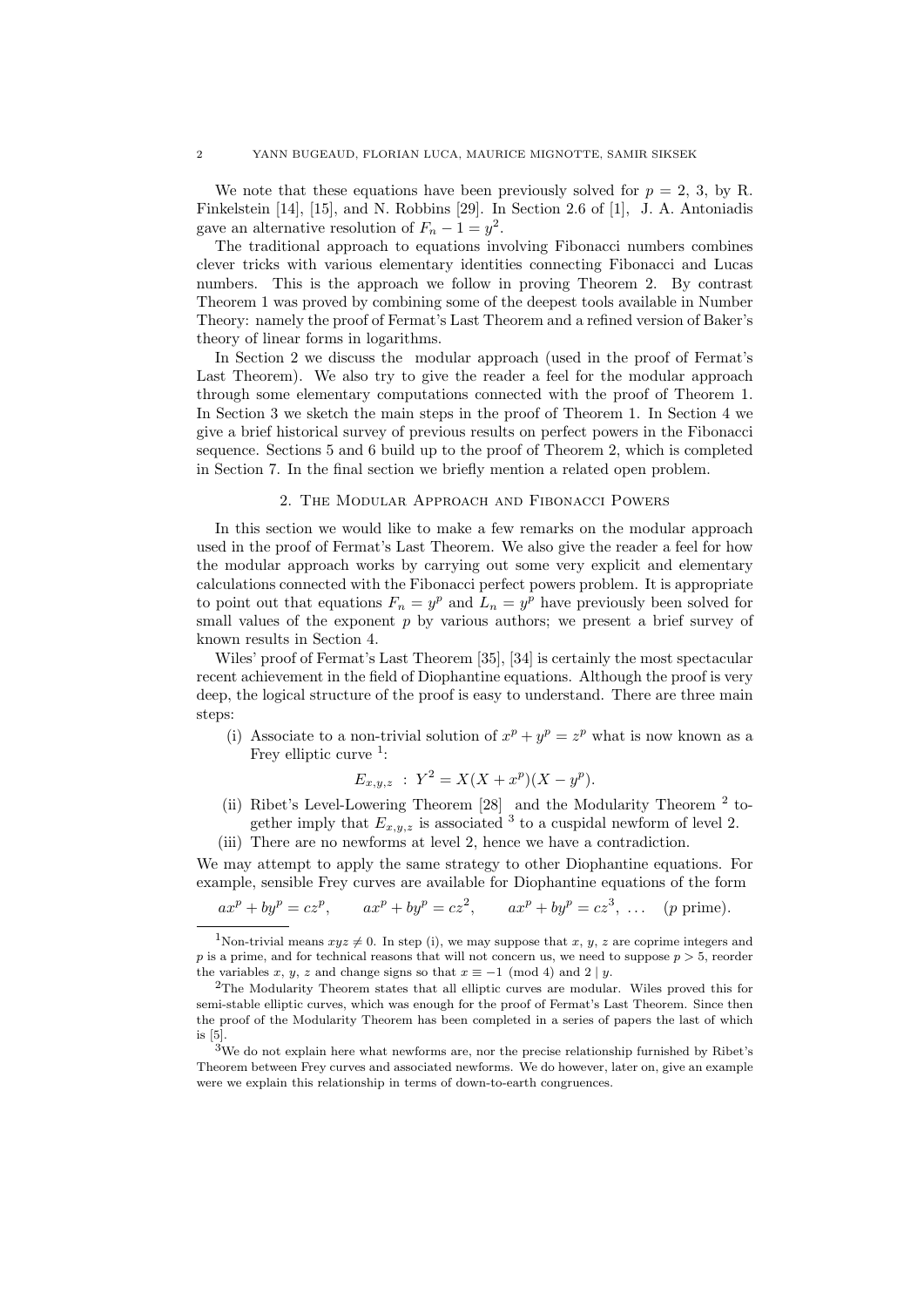$$
F_n \pm 1 = y^p
$$

If a 'sensible' Frey curve can be constructed, then we may apply step (ii) and deduce that the Frey curve is associated to a newform of a certain level  $N$ , which depends on the Diophantine equation we started with. However, whilst there are no newforms at level 2 nor at a handful of other small levels, there are newforms at all levels  $N > 60$ . Thus step (iii) fails in general. Several alternative strategies do apply in special cases (see for example  $[13]$ ,  $[3]$ ,  $[16]$ ), though there does not seem to be a general strategy that is guaranteed to succeed.

A fact that had been underexploited is that the modular approach (when applicable) yields an infinite number of congruence conditions for the solutions of the Diophantine equation in question. Namely, for a fixed prime exponent  $p$  (which is not too small), if we choose a good prime  $l$  (all primes are good except for finitely many) then we obtain congruence conditions on x, y, z modulo  $l$ —for an explicit example of how the modular approach furnishes congruence conditions on the solutions, see below. For the above equations it is difficult to exploit this information successfully since we do not know a bound neither for the exponent  $p$ , nor for the variables x,  $y$ , z. This suggests that the modular approach should be applied to exponential Diophantine equations; for example, equations of the form

$$
ax^p + by^p = c, \qquad ax^2 + b = cy^p, \ \dots \ \ (p \text{ prime}).
$$

For such equations, Baker's theory of linear forms in logarithms (see the book of Shorey and Tijdeman  $[32]$ ) gives bounds for both the exponent p and the variables  $x, y$ . This approach (through what are known as linear forms in logarithms and Thue equations) has undergone substantial refinements, though it still often yields bounds that can only be described as 'astronomical'.

The proof of Theorem 1 marked the first time the modular approach has been combined with Baker's theory. We shortly sketch the main steps of the proof of Theorem 1 for Fibonacci numbers. Before that we illustrate the modular approach in this case by providing a few details. We are concerned with the equation  $F_n = y^p$ with p prime. For technical reasons we restrict to the case  $p \geq 7$ . The Frey curve needed depends on the class of n modulo 6, and we restrict our discussion to  $n \equiv 1$ (mod 6). We associate to the solution  $(n, y, p)$  the Frey elliptic curve

$$
E_n: \quad Y^2 = X^3 + L_n X^2 - X.
$$

Ribet's Level-Lowering Theorem tells us that this is associated to a cuspidal newform of level 20. The only such newform itself corresponds to the elliptic curve

$$
E: \quad Y^2 = X^3 + X^2 - X.
$$

We did not explain the precise relationship between Frey curves and the newforms associated to these by Ribet's Level-Lowering Theorem. In the present context, it is easy to state the relationship in terms of very simple congruences. Let  $l \neq 2, 5$ (we are excluding 2 and 5 as these are 'bad' primes in the present context). Let  $N(l)$  denote the number of solutions  $(X, Y)$  to the equation E modulo l; we can write this as

$$
N(l) = #\{(X, Y) : 0 \le X, Y \le l - 1 \text{ and } Y^2 \equiv X^3 + X^2 - X \pmod{l}\}.
$$

We let  $N_n(l)$  denote the corresponding quantity for  $E_n$ :

 $N_n(l) = #\{(X,Y) : 0 \le X, Y \le l-1 \text{ and } Y^2 \equiv X^3 + L_n X^2 - X \pmod{l}\}.$ 

The relationship between  $E_n$  and E can be expressed as follows:

(I) if  $l \nmid y$  then  $N_n(l) \equiv N(l) \pmod{p}$ , and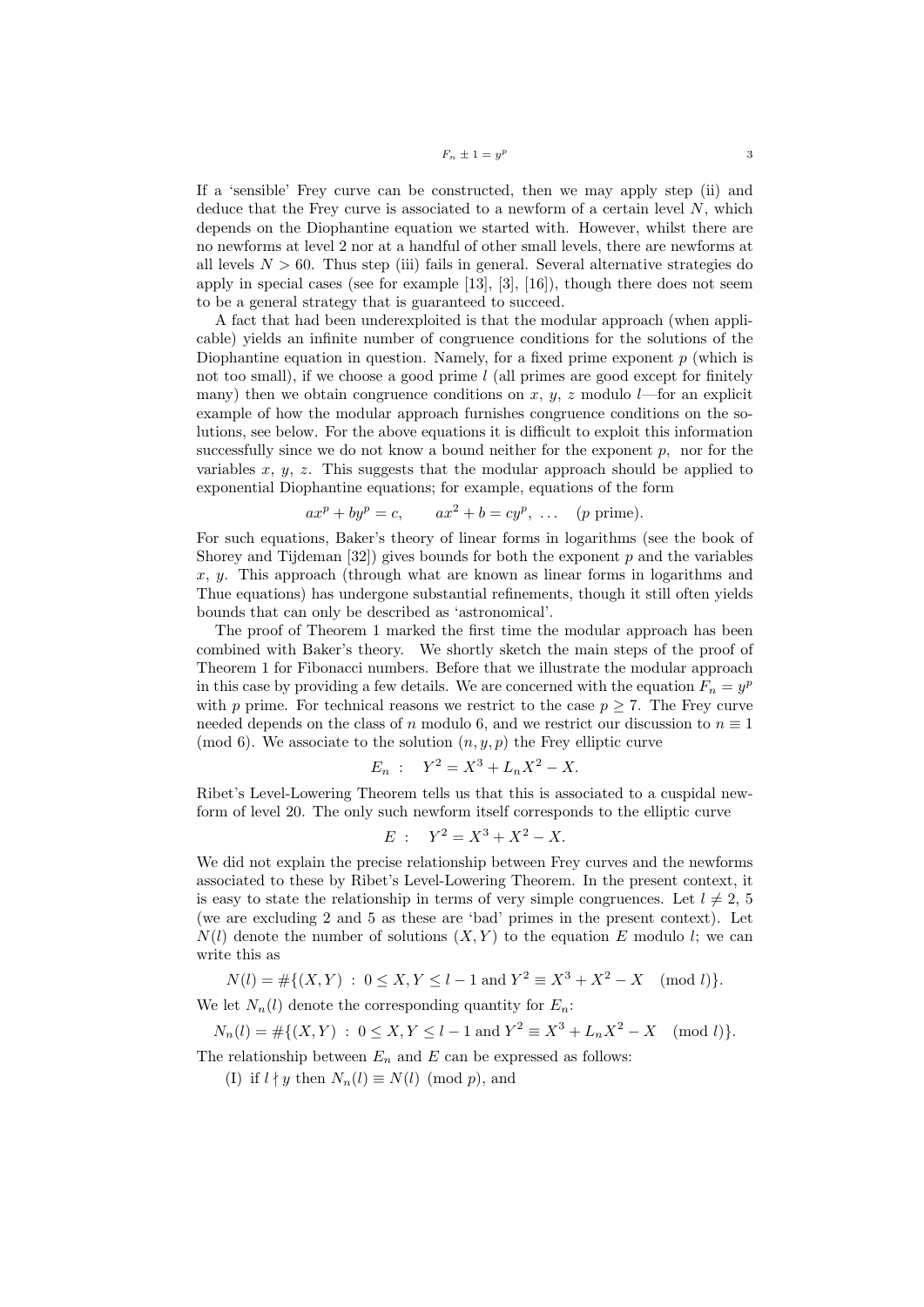(II) if  $l | y$  then  $N(l) \equiv -1$  or  $2l + 1 \pmod{p}$ .

To get a feel for these congruences and the information they give let us take  $l = 3$ . By counting we see that  $N(3) = 5$ . If 3 | y then (II) tells us that  $5 \equiv -1$  or 7 (mod p); in other words p | 6 or p | 2. Both are impossible as  $p \ge 7$ . Hence  $3 \nmid y$ . By (I) we deduce that  $N_n(3) \equiv 5 \pmod{p}$ . Looking closely at the definition of  $N_n$ we see that  $N_n(3)$  depends only on the congruence class of the Lucas number  $L_n$ modulo 3. A little counting tells us that:

- $L_n \equiv 0 \pmod{3}$  implies  $N_n(3) = 3$  and so  $3 \equiv 5 \pmod{p}$ , that is  $p \mid 2$ which is impossible;
- $L_n \equiv 2 \pmod{3}$  implies  $N_n(3) = 1$  and so  $1 \equiv 5 \pmod{p}$ , that is  $p \mid 4$ which again is impossible;
- $L_n \equiv 1 \pmod{3}$  implies  $N_n(3) = 5$  and so  $5 \equiv 5 \pmod{p}$ ; this last case is true regardless of the value of p.

We deduce that  $L_n \equiv 1 \pmod{3}$ . What does this tell us about n? The reader is asked to compute modulo 3 the first (say) 30 terms of the Lucas sequence  $L_n$ starting with  $L_0 = 2$ . Once that is done, a little reflection will convince the reader that  $L_n \equiv 1 \pmod{3}$  precisely when  $n \equiv 1, 3, 4 \pmod{8}$ . However, we started out by assuming that  $n \equiv 1 \pmod{6}$ . Thus we are now able to deduce that, if  $n \equiv 1$ (mod 6), then  $n \equiv 1$  or 19 (mod 24). We would in fact like to show that if  $n \equiv 1$ (mod 6) then  $n = 1$ . Notice that we have shown in this case that if  $n > 1$  then n is at least 19. An important step in our proof of Theorem 1 is to show that if  $n > 1$ then  $n \geq 10^{9000}$ . The following elementary exercise will give you a feel for how this is done.

**Exercise.** We continue with the assumptions that  $p \ge 7$  and  $n \equiv 1 \pmod{6}$ .

- (a) Show that  $N(7) = 5$ .
- (b) Make a table of values for  $N_n(7)$  and deduce that  $L_n \equiv 1$  or 3 (mod 7).
- (c) Show  $L_n \equiv 1$  or 3 (mod 7) implies  $n \equiv 1, 2, 7, 11, 13, 14 \pmod{16}$ .
- (d) But we know from the above that  $n \equiv 1$  or 19 (mod 24). Deduce from this and (c) that  $n \equiv 1$  or 43 (mod 48).

Note from part (d) of the exercise that if  $n > 1$  then  $n \geq 43$ . Before all we could say was  $n \geq 19$ . Thus by considering one value of l we have been able to increase our lower bound for *n* by a factor of  $43/19 \approx 2 \cdot 26$ .

## 3. Scheme of the proof of Theorem 1

The main steps in the proof of Theorem 1 for Fibonacci numbers are as follows (the case of Lucas numbers is similar, and in fact simpler):

- (i) We associate Frey curves to putative solutions of the equation  $F_n = y^p$ with even index  $n$  and apply the modular approach. This, together with some elementary arguments is used to reduce to the case where the index n satisfies  $n \equiv \pm 1 \pmod{6}$ .
- (ii) We then show that we may suppose that the index  $n$  in the equations  $F_n = y^p$  is prime: this is essentially a result proved first by Pethő [25] and Robbins [30] (independently).
- (iii) Using Binet's formulæ—see (1) below—one sees at once that the equation  $F_n = y^p$  implies that the linear form

$$
\Lambda = n \log \alpha - \log \sqrt{5} - p \log y
$$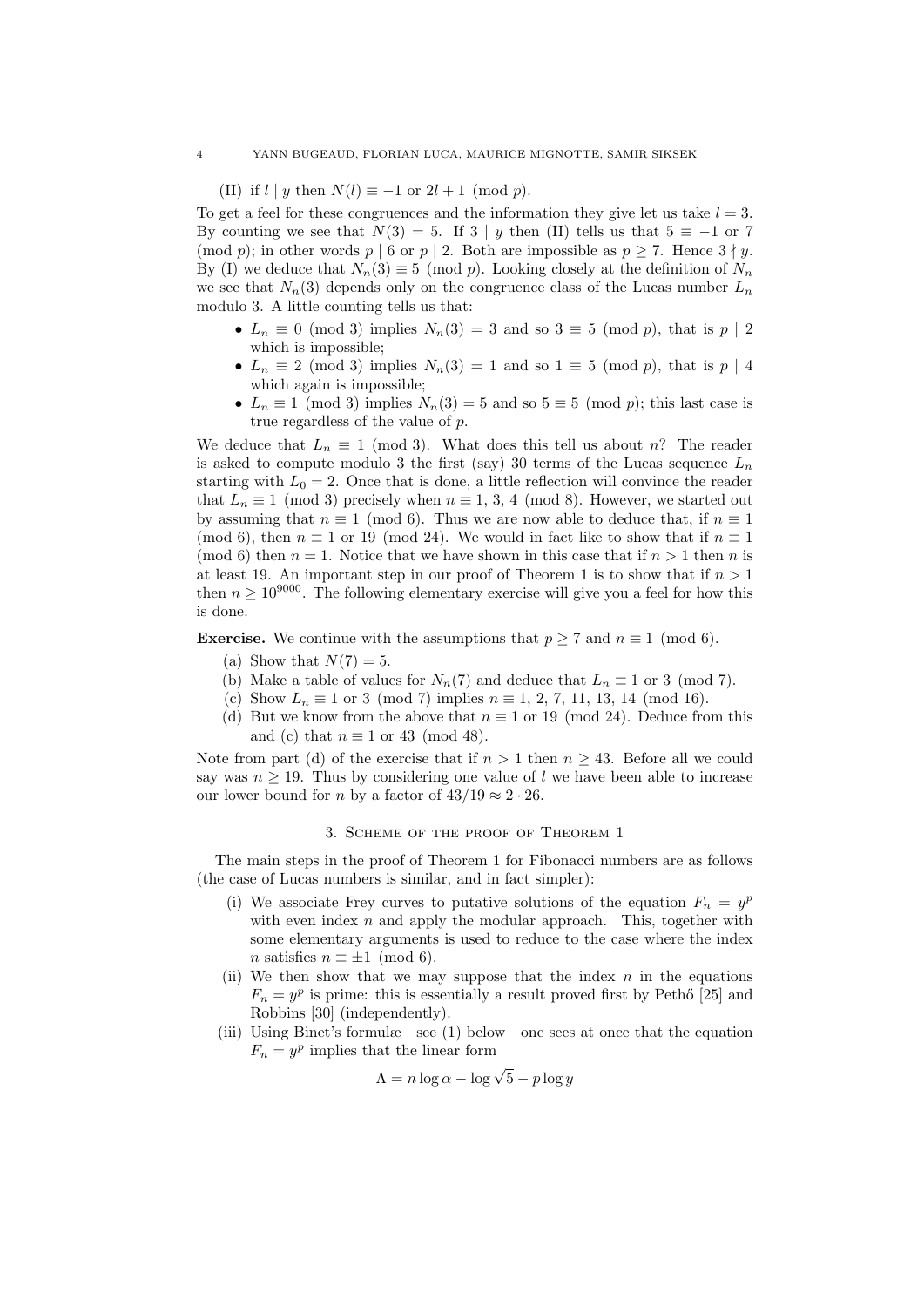is very small (here and below we write  $\alpha = (1 + \sqrt{5})/2$ ). Then a lower bound for linear forms in logarithms gives an upper bound on the exponent p. Applying a powerful improvement to known bounds for linear forms in three logarithms we get that  $p < 2 \times 10^8$ .

- (iv) Knowing that  $p < 2 \times 10^8$  in the Fibonacci case, we apply the modular approach again under the assumption that the index  $n$  is odd. We are able to show, using the congruences given by the modular approach, that  $n \equiv \pm 1 \pmod{p}$ .
- (v) As seen in step (iii), the equation  $F_n = y^p$  yields a linear form in three logarithms. However we know that  $n \equiv \pm 1 \pmod{p}$ . In this case the linear form in three logarithms may be easily rewritten as a linear form in two logarithms. For example, if  $n = kp + 1$ , then we can rewrite  $\Lambda$  as

$$
\Lambda = p \log (\alpha^k/y) + \log (\alpha/\sqrt{5}).
$$

The bounds available for linear forms in two logarithms are substantially better than those available for linear forms in three logarithms. Applying [17] we deduce that  $p \leq 733$ . A serious improvement!

- (vi) We reduce the equations  $F_n = y^p$  to Thue equations; these are equations of the form  $G(u, v) = 1$  where G is a binary form of degree p. We do not solve these Thue equations completely, but we compute explicit upper bounds for their solutions using classical methods (see for example [6]). This provides us with upper bounds for  $n$  in terms of  $p$ . To be precise, we prove that  $n<10^{9000}$  , which is a rather large bound for an index.
- (vii) We show how the congruences given by the modular approach can be used, with the aid of a computer program, to produce extremely stringent congruence conditions on n. For  $p \leq 733$  in the Fibonacci case, the congruences obtained are so strong that, when combined with the upper bounds for  $n$ in terms of p obtained in (iv), they give a complete resolution for  $F_n = y^p$ .

Let us make some brief comments.

The condition  $n \equiv \pm 1 \pmod{p}$  obtained after step (iv) cannot be strengthened. Indeed, we may define  $F_n$  and  $L_n$  for negative n by the recursion formulæ  $F_{n+2}$  $F_{n+1} + F_n$  and  $L_{n+2} = L_{n+1} + L_n$ . We then observe that  $F_{-1} = 1$  and  $L_{-1} = -1$ . Consequently,  $F_{-1}$ ,  $F_1$ ,  $L_{-1}$  and  $L_1$  are p-th powers for any odd prime p. Thus equations  $F_n = y^p$  and  $L_n = y^p$  do have solutions with  $n \equiv \pm 1 \pmod{p}$ .

The computations in the paper were performed using the computer packages PARI/GP [2] and MAGMA [4]. The total running time for the various computational parts of the proof of Theorem 1 was about a week.

# 4. A Brief Survey of Previous Results

In this section we give a very brief survey of results known to us on the problem of perfect powers in the Fibonacci and Lucas sequences, though we make no claim that our survey is exhaustive.

Before stating specific results on Fibonacci and Lucas numbers, we note that Pethő [24] and, independently, Shorey and Stewart [31] proved that there are only finitely many perfect powers in any non-trivial binary recurrence sequence. Their proofs, based on Baker's theory of linear forms in logarithms, are effective but yield huge bounds. We now turn to specific results on the Fibonacci and Lucas sequences.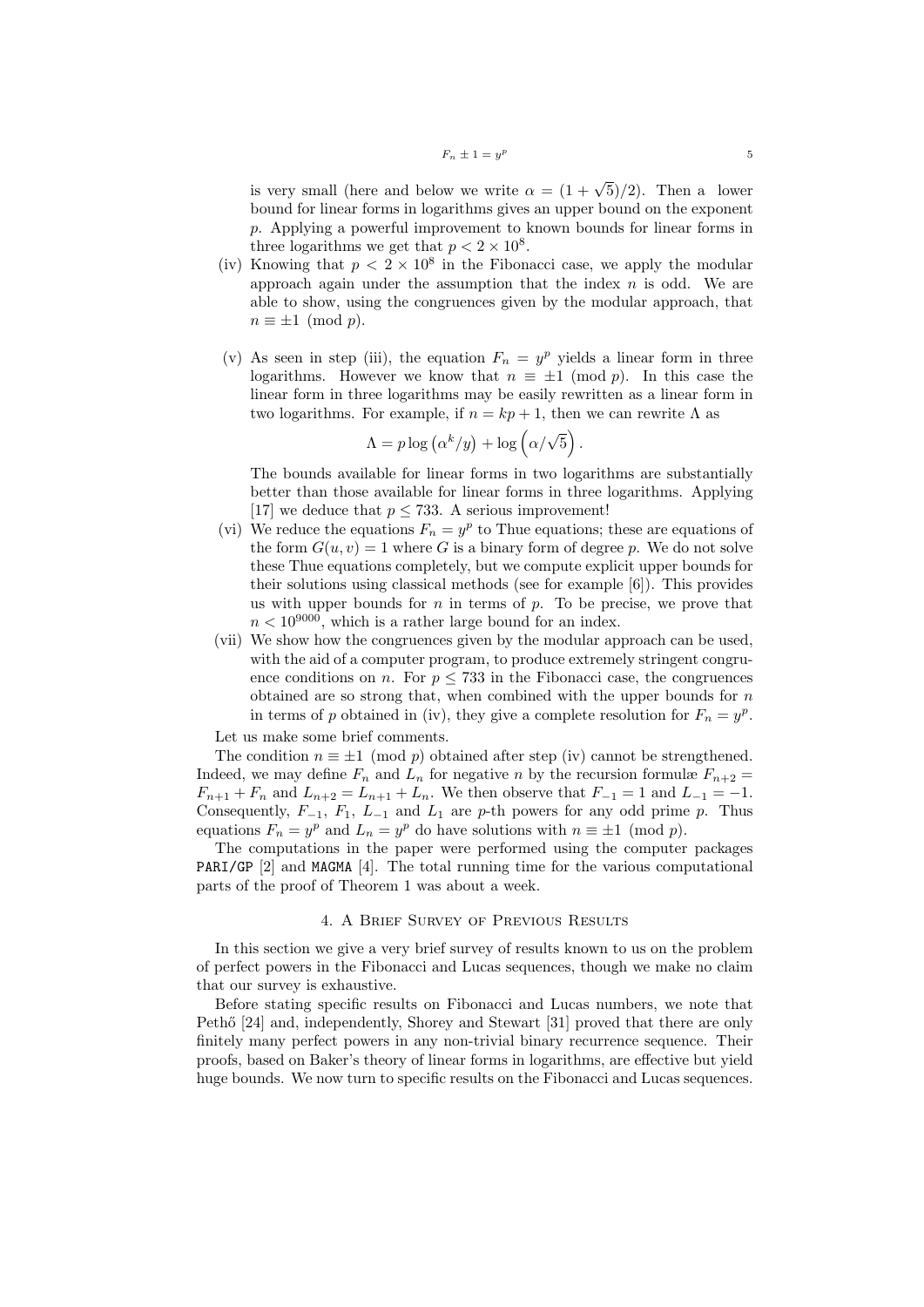## 6 YANN BUGEAUD, FLORIAN LUCA, MAURICE MIGNOTTE, SAMIR SIKSEK

- The only perfect squares in the Fibonacci sequence are  $F_0 = 0, F_1 = F_2 = 1$ and  $F_{12} = 144$ ; this is a straightforward consequence of two papers by Ljunggren [18], [19] (see also [21]). This has been rediscovered by Cohn [11] (see the Introduction to [20]) and Wyler [36].
- London and Finkelstein [22] showed that the only perfect cubes in the Fibonacci sequence are  $F_0 = 0$ ,  $F_1 = F_2 = 1$  or  $F_6 = 8$ . This was reproved by Pethő [25], using a linear form in logarithms and congruence conditions.
- For  $m = 5, 7, 11, 13, 17$ , the only m-th powers are  $F_0 = 0, F_1 = F_2 = 1$ . The case  $m = 5$  is due to Pethő [26], using the method described in [25]. It has been reproved by McLaughlin [23] by using a linear form in logarithms together with the LLL algorithm. The other cases are solved in [23] with this method.
- If  $n > 2$  and  $F_n = y^p$  then  $p < 5.1 \times 10^{17}$ ; this was proved by Pethő using a linear form in three logarithms [27]. In the same paper he also showed that if  $n > 2$  and  $L_n = y^p$  then  $p < 13222$  using a linear form in two logarithms.
- Another result which is particularly relevant to the proof of Theorem 1 is the following: If  $p \geq 3$  and  $F_n = y^p$  for an integer y then either  $n = 0, 1$ , 2, 6 or there is a prime  $q | n$  such that  $F_q = y_1^p$ , for some integer  $y_1$ . This result was established by Pethő [25] and Robbins [30] independently.
- Cohn [12] proved that  $L_1 = 1$  and  $L_3 = 4$  are the only squares in the Lucas sequence.
- London and Finkelstein [22] proved that  $L_1 = 1$  is the only cube in the Lucas sequence.

The proof of London and Finkelstein consists of solving some elliptic equations obtained by combining (2) below with the conditions  $F_n = y^3$ and  $L_n = z^3$ . It is also interesting to note—as London and Finkelstein have done—that a paper of Siegel [33] shows that determining all the cubes among Fibonacci and Lucas numbers gives a new solution of the old famous problem of determining all the imaginary quadratic fields with class–number one; see also a more recent paper of Chen on this subject [10].

We end this section with very elementary results which will be useful throughout the rest of this paper. We use Binet's formulæ

(1) 
$$
F_n = \frac{\alpha^n - \beta^n}{\sqrt{5}}, \quad L_n = \alpha^n + \beta^n,
$$

where  $\alpha = (1 + \sqrt{5})/2$  and  $\beta = (1 -$ √ 5)/2, that imply the following well-known relation between  $F_n$  and  $L_n$ .

**Lemma 1.** For any integer n, the Fibonacci and Lucas numbers  $F_n$  and  $L_n$  satisfy the quadratic relation

(2) 
$$
L_n^2 - 5F_n^2 = 4(-1)^n.
$$

This quickly leads us to associate the equations  $F_n = y^p$  and  $L_n = y^p$  with auxiliary equations of the type  $ax^2 - b = cy^p$  discussed above as examples for which the modular method may be applied.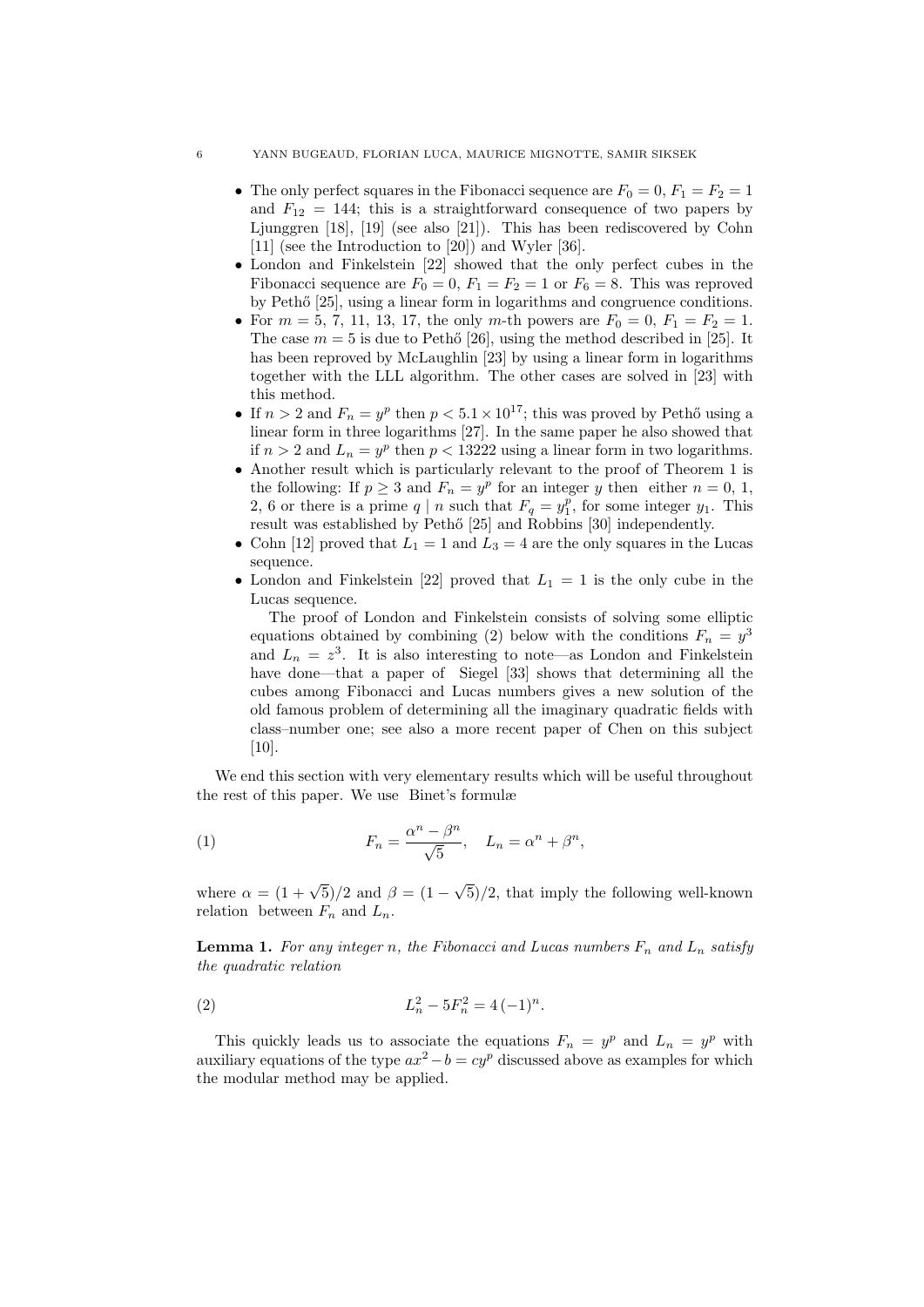## $F_n \pm 1 = y^p$

### 5. Factorization

As noted previously, the Fibonacci and Lucas sequences can be extrapolated backwards using  $F_n = F_{n+2} - F_{n+1}$  and  $L_n = L_{n+2} - L_{n+1}$ . Thus, for example,  $F_{-1} = 1, F_{-2} = -1$ , and so on. Binet's formulæ (1) remain valid for Fibonacci and Lucas numbers with negative indices, and they allow us to show easily that

(3) 
$$
F_a L_b = F_{a+b} + (-1)^b F_{a-b}
$$

for any two integers a, b. We use this to turn the equation  $F_n + 1 = y^p$  into a multiplicative instead of an additive problem. Here we are helped by the fact that  $F_{-1} = F_1 = F_2 = 1$  and  $F_{-2} = -1$ . A little experimentation gives a different factorization for  $F_n + 1$  depending on the class of n modulo 4:

(4) 
$$
F_{4k} + 1 = F_{2k-1}L_{2k+1}, \qquad F_{4k+1} + 1 = F_{2k+1}L_{2k},
$$

(5) 
$$
F_{4k+2} + 1 = F_{2k+2}L_{2k}, \qquad F_{4k+3} + 1 = F_{2k+1}L_{2k+2}.
$$

Thus we are led to consider four equations of the form  $F_a L_b = y^p$ . If the Fibonacci and Lucas numbers in question are coprime we instantly deduce that both are perfect powers and conclude using Theorem 1. This is not true in all the cases we require; the next section provides the necessary information on the greatest common divisors of these Fibonacci and Lucas numbers.

## 6. Common Factors of Fibonacci and Lucas Numbers

The following are well-known facts whose proofs we sketch for the convenience of the reader.

**Lemma 2.** The following properties hold for all nonnegative integers  $n$ :

- 1)  $gcd(F_{n+1}, F_n) = 1;$
- 2)  $gcd(F_{n+2}, F_n) = 1;$
- 3) 3 divides  $F_n$  if and only if 4 divides n;
- 4)  $gcd(F_{n+2}, 3F_n)$  is 1 if 4 does not divide  $n+2$ , and is 3 otherwise;
- 5) gcd $(3F_{n+2}, F_n)$  is 1 if 4 does not divide n, and is 3 otherwise;
- 6) 2 divides  $F_n$  if and only if 3 divides n.

Proof. (Sketch.)

1) The Euclidean algorithm with input  $F_{n+1}$  and  $F_n$  gives the sequence  $F_{n+1}$ ,  $F_n, F_{n-1}, \ldots, F_1 = 1$ ; hence, the result. Moreover, this is the "slowest" example for the Euclidean algorithm. This is Lamé's Theorem, proved around 1830.

2) Follows from 1) and the relation  $F_{n+2} = F_{n+1} + F_n$ .

3) Computing the sequence  $(F_n)_{n\geq 0}$  modulo 3 one notes that the period is 8.

4) By 2), the greatest common divisor of the two numbers is 1 when 3 does not divide  $F_{n+2}$  and is 3 otherwise. The desired conclusion follows from 3).

5) Similar to 4).

6) Exercise.

# Lemma 3. For all nonnegative integers n we have:

- 1)  $gcd(F_n, L_n)$  is 1 if 3 does not divide n, and is 2 otherwise;
- 2)  $\gcd(F_{n+1}, L_n) = \gcd(L_{n+1}, F_n) = 1;$
- 3)  $gcd(F_{n+2}, L_n)$  is 1 if 4 does not divide  $n+2$ , and is 3 otherwise;
- 4)  $gcd(F_{n-2}, L_n)$  is 1 if 4 does not divide  $n-2$ , and is 3 otherwise.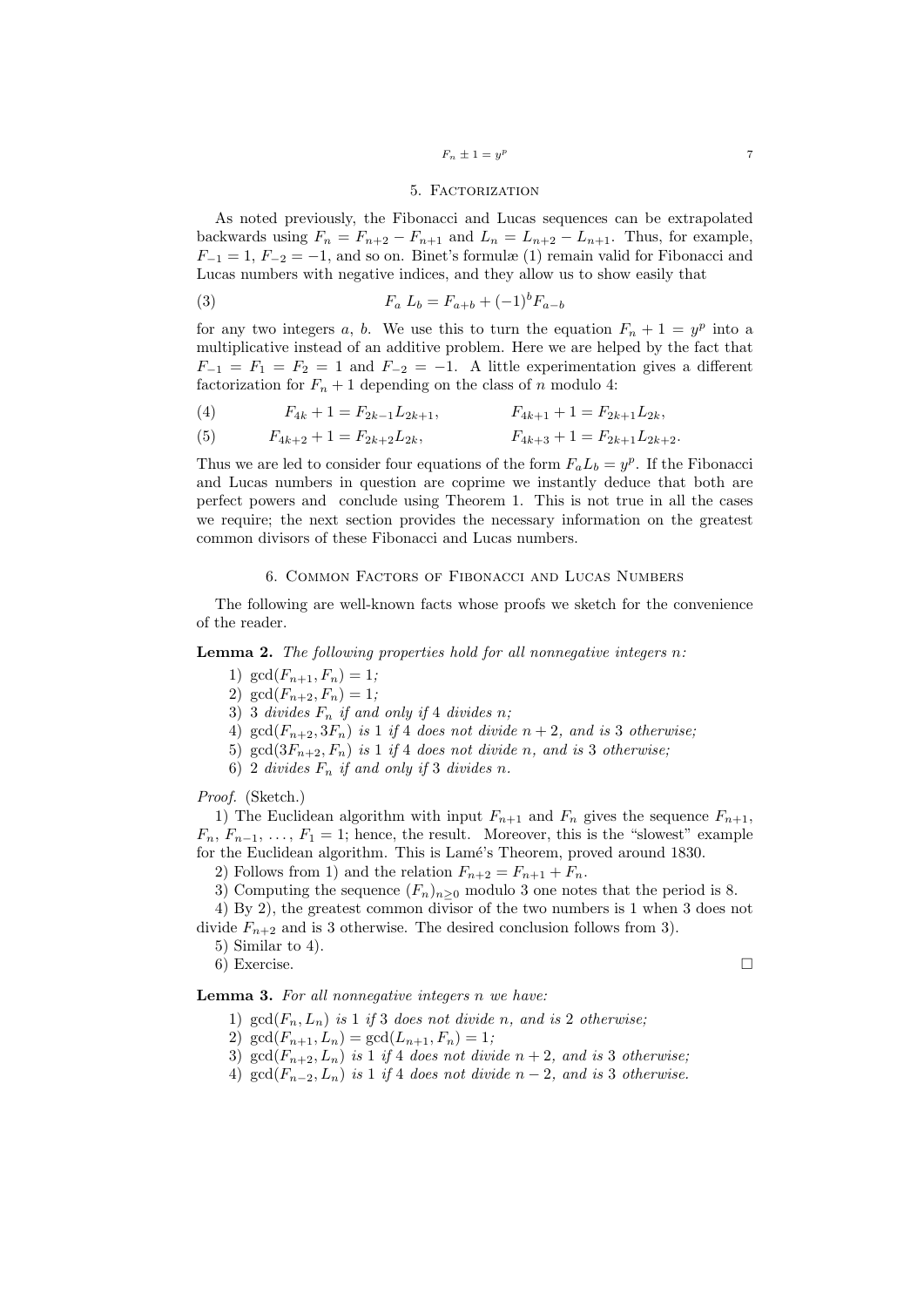Proof. The proof follows easily from Lemma 2 and the relations

$$
L_n = 2F_{n+1} - F_n = 2F_{n-1} + F_n = 2F_{n+2} - 3F_n = -2F_{n-2} + 3F_n,
$$

which can be obtained almost directly from Binet's formulæ (1) and the defining relation  $F_{n+2} = F_{n+1} + F_n$ .

#### 7. Proof of Theorem 2

We now return to equation  $F_n + 1 = y^p$ . We know from (4) and (5) that  $F_n + 1 = F_a L_b$  where the pair of integers a, b depends on the class of n modulo 4. By Lemma 3, the greatest common divisor of the two factors in the above products is always 1 except when  $n \equiv 6 \pmod{8}$ , in which case it is equal to 3. Since we already know the solutions of  $F_n = y^p$  and  $L_n = y^p$  for  $p \ge 2$  (Theorem 1), we have only to consider the equation  $F_a = 3^k y^p$ . The result for  $F_n + 1 = y^p$  follows from the following proposition.

**Proposition 1.** The only positive integer solutions  $(n, k, p, y)$  to the equation

$$
F_n = 3^k y^p \quad \text{with } k > 0 \text{ and } p \ge 2
$$

are  $F_4 = 3 \cdot 1$  and  $F_{12} = 3^2 \cdot 4^2$ .

Proof. By considering the Fibonacci sequence modulo 3 and 9 it is easy to see that  $3 | F_n$  if and only if  $4 | n$ , and  $9 | F_n$  if and only if  $12 | n$ . Suppose that  $F_n = 3^k y^p$ with  $k > 1$ . Then 3 divides n and, by Lemma 4 below,  $F_{n/3} = 3^{k-1} z_1^p$  with some positive integer  $z_1$ . So, we treat first the case when  $k = 1$  and z is not a multiple of 3. Since 3 divides  $F_n$ , we get that  $n = 4h$ , where 3 does not divide h because 3 does not divide z. Then  $F_{4h} = F_{2h}L_{2h}$ , where  $F_{2h}$  and  $L_{2h}$  are coprime. Hence,  $F_{2h} = t^p$  or  $L_{2h} = t^p$  and Theorem 1 implies that  $h = 1$ . The conclusion is now immediate by noticing that  $F_{36}$  is not a solution.

**Lemma 4.** For all nonnegative integer  $n$ ,

$$
F_{3n} = F_n(5F_n^2 + (-1)^n 3) = F_n Z_n.
$$

Furthermore,  $gcd(F_n, Z_n) = 3$  when 3 divides  $F_n$ . Moreover, 9 never divides  $Z_n$ .

*Proof.* Exercise.  $\Box$ 

We leave it as an exercise to the reader to discover the necessary factorizations of  $F_n - 1$  using (3) and to complete the proof of Theorem 2 by solving  $F_n - 1 = y^p$ .

#### 8. An Open Problem

We conclude by posing an open problem. Find all the solutions to the equation

$$
F_n + 2 = y^p, \qquad p \ge 2.
$$

For odd *n* it is possible to factorize  $F_n + 2$  and solve this problem; but no such factorization is known for even n.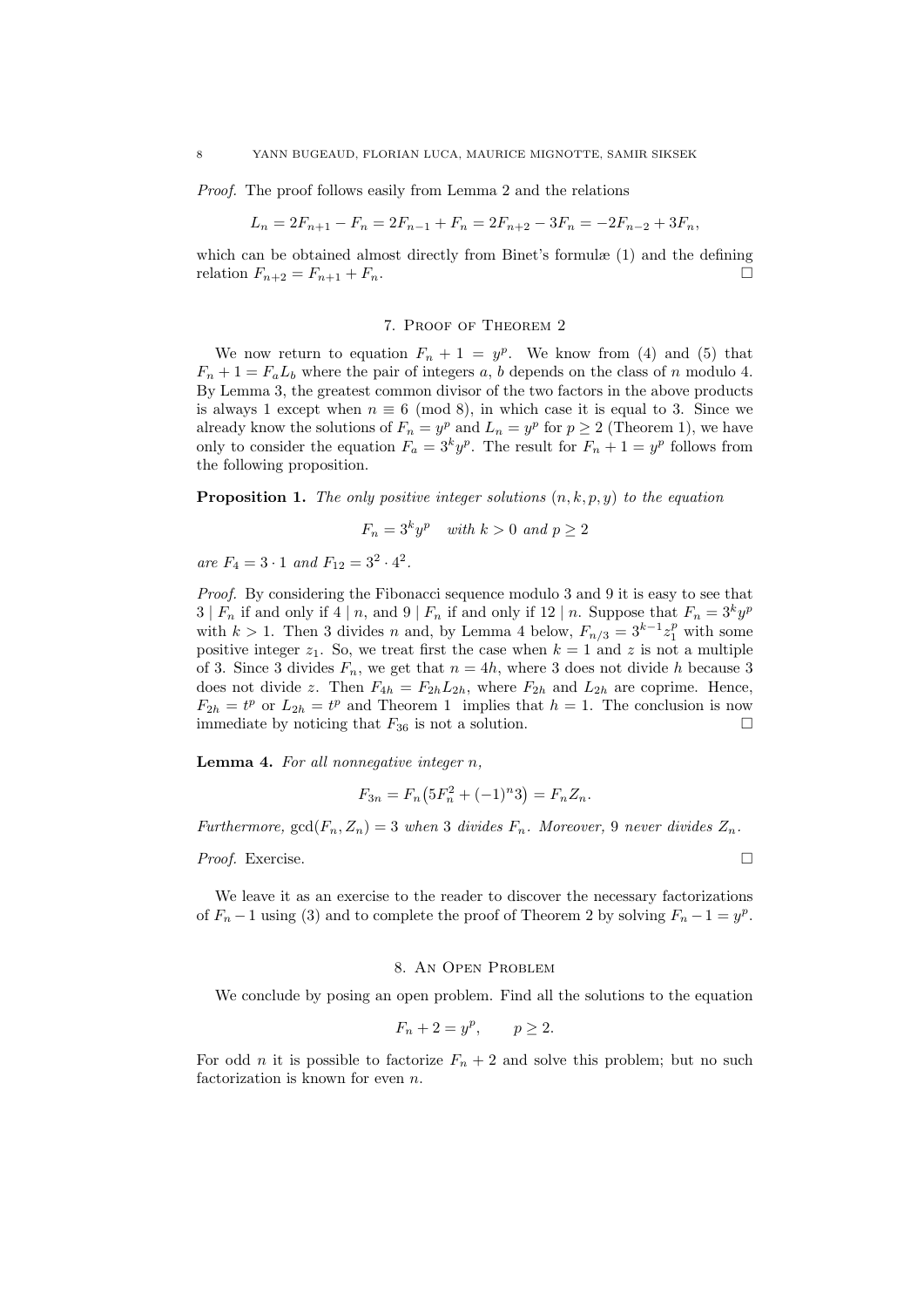#### **REFERENCES**

- [1] J. A. Antoniadis, Über die Kennzeichnung zweiklassiger imaginär-quadratischer Zahlkörper
- durch Lösungen diophantischer Gleichungen, J. Reine Angew. Math. 339 (1983), 27–81.
- [2] C. Batut, K. Belabas, D. Bernardi, H. Cohen and M. Olivier, User's guide to PARI-GP, version 2.1.1. (See also http://pari.math.u-bordeaux.fr/)
- [3] M. A. Bennett and C. M. Skinner, *Ternary Diophantine equations via Galois representations* and modular forms, Canad. J. Math. 56 (2004), 23–54.
- [4] W. Bosma, J. Cannon and C. Playoust: The Magma Algebra System I: The User Language,
- J. Symb. Comp. 24 (1997), 235–265. (See also http://www.maths.usyd.edu.au:8000/u/magma/) [5] C. Breuil, B. Conrad, F. Diamond, R. Taylor, On the modularity of elliptic curves over Q:
- wild 3-adic exercises, J. Amer. Math. Soc. 14 No. 4 (2001), 843-939.
- [6] Y. Bugeaud and K. Győry, *Bounds for the solutions of Thue-Mahler equations and norm form* equations, Acta. Arith. 74 (1996), 273–292.
- [7] Y. Bugeaud, F. Luca, M. Mignotte and S. Siksek, Perfect Powers from Products of Terms in Lucas Sequences, J. reine angew. Math., to appear.
- [8] Y. Bugeaud, M. Mignotte and S. Siksek, Sur les nombres de Fibonacci de la forme  $q^k y^p$ , C. R. Acad. Sci. Paris, Ser. I 339 (2004), 327–330.
- [9] Y. Bugeaud, M. Mignotte and S. Siksek, Classical and modular approaches to exponential Diophantine equations I. Fibonacci and Lucas perfect powers, Ann. of Math. 163 (2006), no. 3, 969–1018.
- [10] I. Chen, On Siegel's modular curve of level 5 and the class number one problem, J. Number Theory 74 (1999), no. 2, 278–297
- [11] J. H. E. Cohn, On square Fibonacci numbers, J. London Math. Soc. 39 (1964), 537–540.
- [12] J. H. E. Cohn, Lucas and Fibonacci numbers and some Diophantine equations, Proc. Glasgow
- Math. Assoc. **7** (1965), 24-28.
- [13] H. Darmon and L. Merel, Winding quotients and some variants of Fermat's Last Theorem, J. reine angew. Math. 490 (1997), 81–100.
- [14] R. Finkelstein, On Fibonacci numbers which are more than a square, J. reine angew. Math. 262/263 (1973), 171–178.
- [15] R. Finkelstein, On Lucas numbers which are one more than a square, Fibonacci Quart. 13 (1975), no. 4, 340–342.
- [16] E. Halberstadt and A. Kraus, *Courbes de Fermat: résultats et problèmes*, J. Reine Angew. Math. 548 (2002), 167–234.
- [17] M. Laurent, M. Mignotte and Y. Nesterenko, Formes linéares en deux logarithmes et déterminants d'interpolation, J. Number Theory 55 (1995), 255-265.
- [18] W. Ljunggren, *Über die unbestimmte Gleichung*  $Ax^2 By^4 = C$ , Arch. f. Mat. og Naturvid. 41 (1938), No. 10, 18 pp.
- [19] W. Ljunggren, On the Diophantine equation  $x^2 + 4 = Ay^2$ , Det. Kgl. Norske Vid.-Selsk. Forh. 24 (1951), No. 18, 82–84.
- [20] W. Ljunggren, On the Diophantine equation  $Ax^4 By^2 = C$  (C = 1, 4), Math. Scand. 21 (1967), 149–158.
- [21] W. Ljunggren, Collected papers of Wilhelm Ljunggren. Vol. 1, 2. Edited by Paulo Ribenboim. Queen's Papers in Pure and Applied Mathematics, 115. Queen's University, Kingston, ON, 2003. [22] H. London and R. Finkelstein, On Fibonacci and Lucas numbers which are perfect powers,
- Fibonacci Quart. 5 (1969), 476–481.
- [23] J. McLaughlin, *Small prime powers in the Fibonacci sequence*, preprint.
- [24] A. Pethő, Perfect powers in second order linear recurrences, J. Number Theory 15 (1982), no. 1, 5–13.
- [25] A. Pethő, Full cubes in the Fibonacci sequence, Publ. Math. Debrecen  $30$  (1983), no. 1, 117–127.
- [26] A. Pethő, Perfect powers in second order recurrences, in: Topics in Classical Number Theory, Proceedings of the Conference in Budapest 1981, Colloq. Math. Soc. János Bolyai 34, pp. 1217-1227, North–Holland, Amsterdam, 1984.
- [27] A. Pethő, *Diophantine properties of linear recursive sequences II*, Acta Math. Pædagogicæ Nyíregyháziensis 17 (2001), 81-96.
- [28] K. Ribet, On modular representations of  $Gal(\overline{\mathbb{Q}}/\mathbb{Q})$  arising from modular forms, Invent. Math. 100 (1990), 431–476.